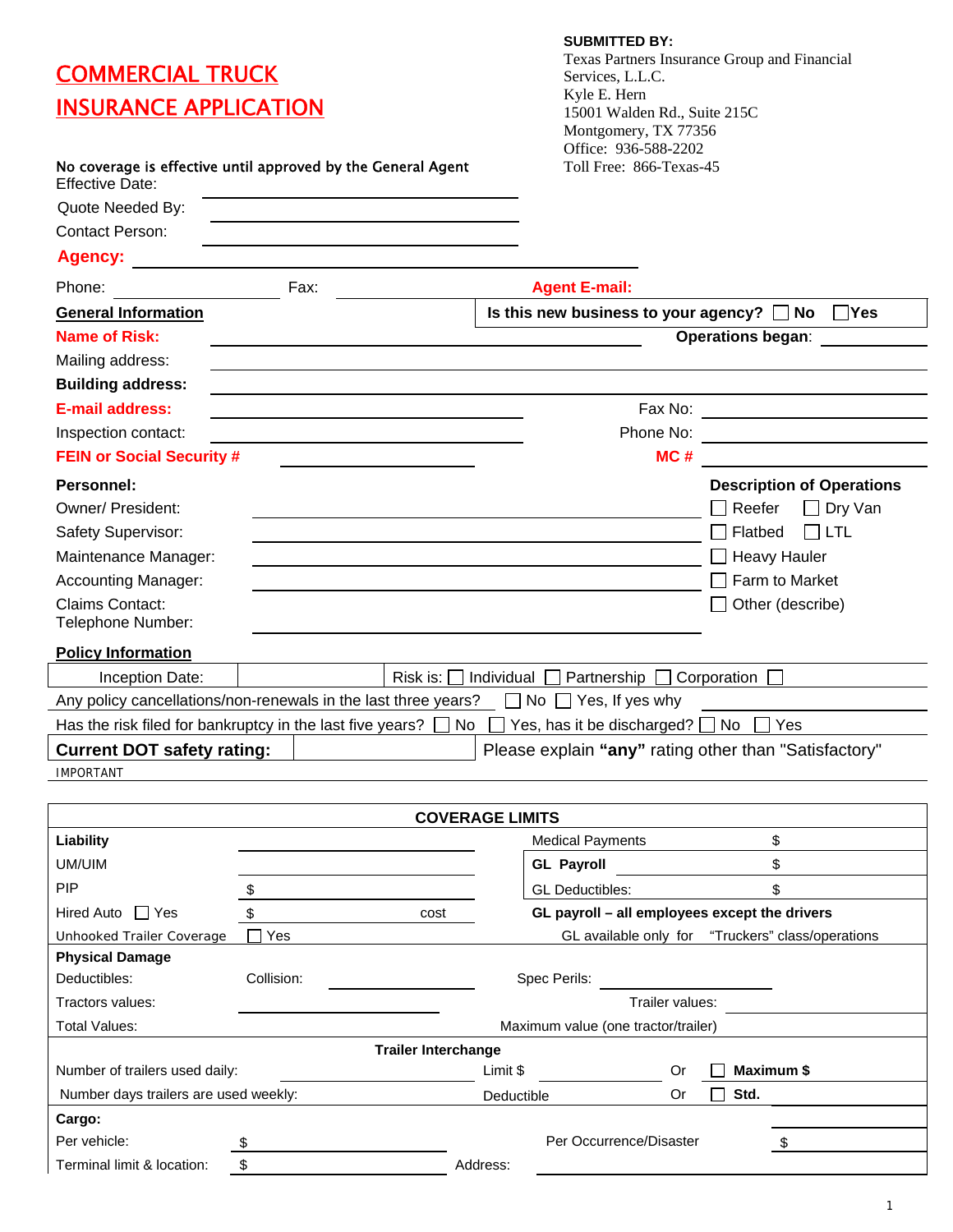|                                      |                                                                 | <b>Operations:</b> |               |      | This section applies for all lines of business |      |               |      |                                                                  |      |
|--------------------------------------|-----------------------------------------------------------------|--------------------|---------------|------|------------------------------------------------|------|---------------|------|------------------------------------------------------------------|------|
| Nearest metropolitan city:           |                                                                 |                    |               |      |                                                |      |               |      |                                                                  |      |
| Authorities held:                    |                                                                 | <b>CONTRACT</b>    | <b>COMMON</b> |      |                                                |      |               |      |                                                                  |      |
| ICC docket #:                        |                                                                 |                    |               |      |                                                |      |               |      |                                                                  |      |
| <b>Brokerage Name:</b>               |                                                                 |                    |               |      |                                                |      | Docket #:     |      |                                                                  |      |
| Annual brokerage revenue:            |                                                                 | \$                 |               |      |                                                |      |               |      | Certificates of insurance required from other carrier? □No □ Yes |      |
| Total trip lease revenue:            |                                                                 | \$                 |               |      | Percentage under applicant's authority:        |      |               |      |                                                                  | 0%   |
|                                      |                                                                 |                    |               |      | <b>Radius of Operation</b>                     |      |               |      |                                                                  |      |
| <b>Operations from Headquarters</b>  |                                                                 |                    | 0-50 miles    |      | 51-200 miles                                   |      | 201-500 miles |      | Unlimited                                                        |      |
| Percentage of total mileage          |                                                                 |                    |               | $\%$ |                                                | $\%$ |               | $\%$ |                                                                  | $\%$ |
| <b>Principal states of operation</b> |                                                                 |                    |               |      |                                                |      |               |      |                                                                  |      |
| Major metro areas entered with %:    |                                                                 |                    |               |      |                                                |      |               |      |                                                                  |      |
| Major Shippers:                      |                                                                 |                    |               |      |                                                |      |               |      |                                                                  |      |
|                                      |                                                                 |                    |               |      |                                                |      |               |      |                                                                  |      |
|                                      |                                                                 |                    |               |      | <b>Commodities Hauled</b>                      |      |               |      |                                                                  |      |
|                                      |                                                                 |                    |               |      | % Of                                           |      | Average       |      | Maximum Value                                                    |      |
|                                      | Commodities                                                     |                    |               |      | Revenue<br>Value                               |      |               |      |                                                                  |      |
|                                      |                                                                 |                    |               |      | $\%$                                           | \$   |               |      | \$                                                               |      |
|                                      |                                                                 |                    |               |      | $\%$                                           | \$   |               | \$   |                                                                  |      |
|                                      |                                                                 |                    |               |      |                                                |      |               |      |                                                                  |      |
|                                      |                                                                 |                    |               |      |                                                |      |               |      |                                                                  |      |
| <b>Exposure History:</b>             |                                                                 |                    |               |      |                                                |      |               |      |                                                                  |      |
| Year                                 |                                                                 | Revenue            |               |      | Mileage                                        |      | <b>Units</b>  |      | <b>Fleet Value</b>                                               |      |
|                                      | \$                                                              |                    |               |      |                                                |      |               |      |                                                                  |      |
|                                      | \$                                                              |                    |               |      |                                                |      |               |      |                                                                  |      |
|                                      | \$                                                              |                    |               |      |                                                |      |               |      |                                                                  |      |
|                                      | \$                                                              |                    |               |      |                                                |      |               |      |                                                                  |      |
|                                      | $\mathfrak{S}$<br>Estimate for coming year Revenue:<br>Mileage: |                    |               |      |                                                |      |               |      |                                                                  |      |
|                                      |                                                                 |                    |               |      |                                                |      |               |      |                                                                  |      |

| <b>Equipment Summary</b>      | Tractors | Trailers | <b>Straight Trucks</b> |
|-------------------------------|----------|----------|------------------------|
|                               |          |          |                        |
| <b>Owned Units</b>            |          |          |                        |
| <b>Owner / Operator Units</b> |          |          |                        |

Do your owner –operators carry non-trucking liability? □ No □ Yes, Please provide copy of your standard lease. **SCHEDULE OF EQUIPMENT (if over four units attach page with this same information)** 

|      | <u>UUITLUULL UI LUUII MLITT (II UVU TUUI UIIIIS AIIAUII PAYU WIIII IIIIS SAINU IIIIUIIIIAIUII)</u> |                                |       |            |  |  |  |  |
|------|----------------------------------------------------------------------------------------------------|--------------------------------|-------|------------|--|--|--|--|
| Year | Make/Model                                                                                         | 17 digit Identification Number | Value | <b>GVW</b> |  |  |  |  |
|      |                                                                                                    |                                |       |            |  |  |  |  |
|      |                                                                                                    |                                |       |            |  |  |  |  |
|      |                                                                                                    |                                |       |            |  |  |  |  |
|      |                                                                                                    |                                |       |            |  |  |  |  |

**A A A A A Remember to attach a list of drivers and include DATE OF HIRE<sup>444444</sup>** 

**Do you allow non-employees to travel with your drivers?** □ No □ Yes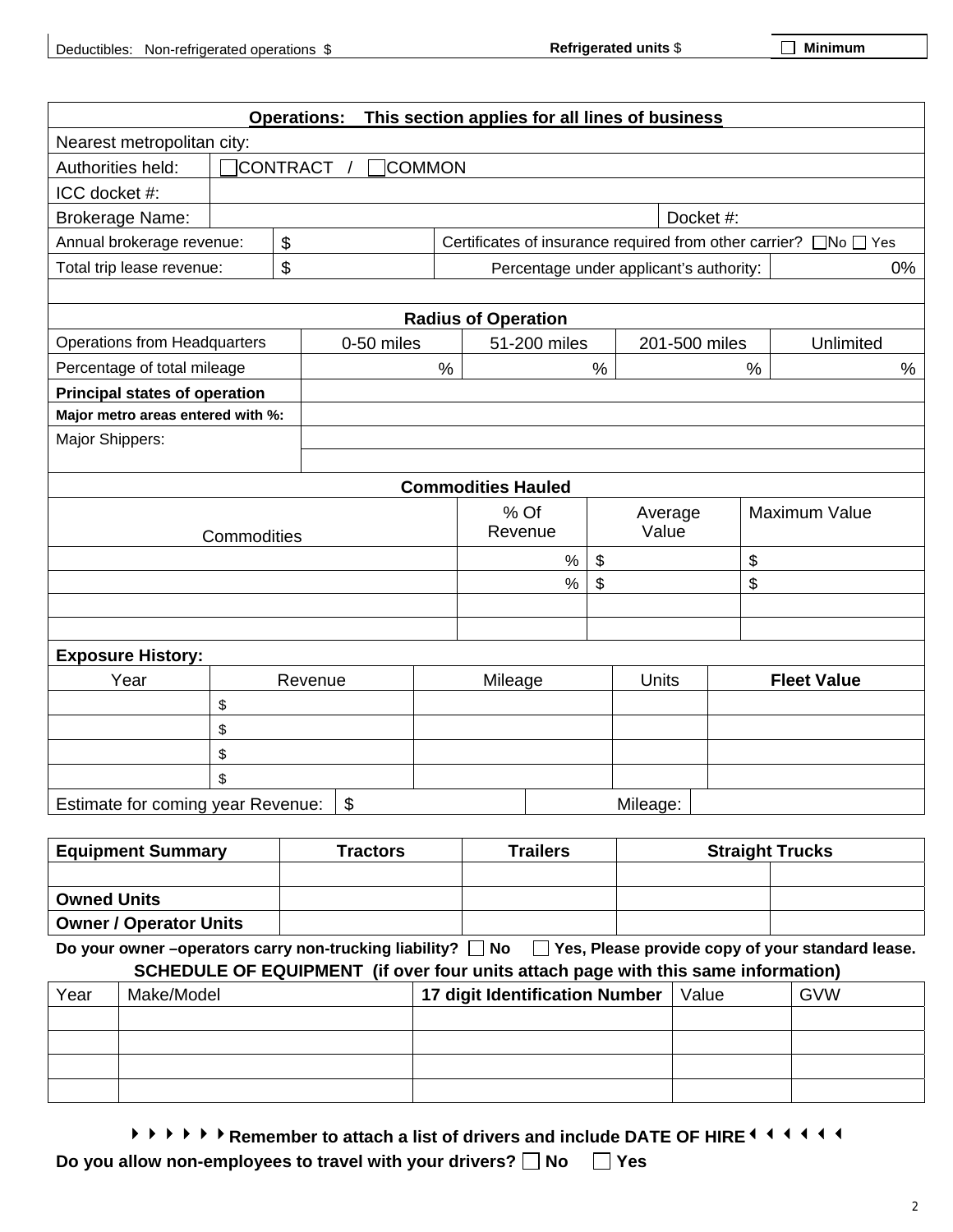# **EXPERIENCE SUMMARY**

## **Liability:**

| Coverage Year | Carrier | Loss<br>Reserves | <b>Total Incurred</b><br>(include<br>expense) | Deductible | Number<br>0f<br>accidents | # Of<br>Insured<br>units | Fre-<br>quency | Valuation<br>date |
|---------------|---------|------------------|-----------------------------------------------|------------|---------------------------|--------------------------|----------------|-------------------|
|               |         | \$               | \$                                            | \$         |                           |                          |                |                   |
|               |         | \$               | \$                                            | \$         |                           |                          |                |                   |
|               |         | \$               | \$                                            | \$         |                           |                          |                |                   |
|               |         | \$               | \$                                            | \$         |                           |                          |                |                   |
|               |         | \$               | \$                                            | \$         |                           |                          |                |                   |

Comments – Losses over \$50,000 - Provide additional information where necessary.

| Date of Loss | Amount: Paid | Reserve | Description |
|--------------|--------------|---------|-------------|
|              |              |         |             |
|              |              |         |             |
|              |              |         |             |
|              |              | ۰D      |             |
|              |              |         |             |

### **Physical Damage:**

| Coverage Year | Carrier | Loss<br>Reserves | <b>Total Incurred</b><br>(include<br>expense) | Deductible | Number<br>0f<br>accidents | # Of<br>Insured<br>Units | Fre-<br>quency | Valuation<br>Date |
|---------------|---------|------------------|-----------------------------------------------|------------|---------------------------|--------------------------|----------------|-------------------|
|               |         | \$               | \$                                            | \$         |                           |                          |                |                   |
|               |         | \$               | \$                                            | \$         |                           |                          |                |                   |
|               |         | \$               | \$                                            | \$         |                           |                          |                |                   |
|               |         | \$               | \$                                            | \$         |                           |                          |                |                   |
|               |         | \$               | \$                                            | \$         |                           |                          |                |                   |
|               |         | \$               | \$                                            | \$         |                           |                          |                |                   |

**Cargo:** 

| Coverage Year | Carrier | Loss<br>Reserves | <b>Total Incurred</b><br>(include<br>expense) | Deductible    | Number<br>0f<br>accidents | # Of<br><b>Insured</b><br><b>Units</b> | Fre-<br>quency | Valuation<br>Date |
|---------------|---------|------------------|-----------------------------------------------|---------------|---------------------------|----------------------------------------|----------------|-------------------|
|               |         | \$               | S                                             | \$            |                           |                                        |                |                   |
|               |         | \$               | S                                             | \$            |                           |                                        |                |                   |
|               |         | \$               | \$                                            | $\frac{1}{2}$ |                           |                                        |                |                   |
|               |         | \$               | \$                                            | $\frac{1}{2}$ |                           |                                        |                |                   |